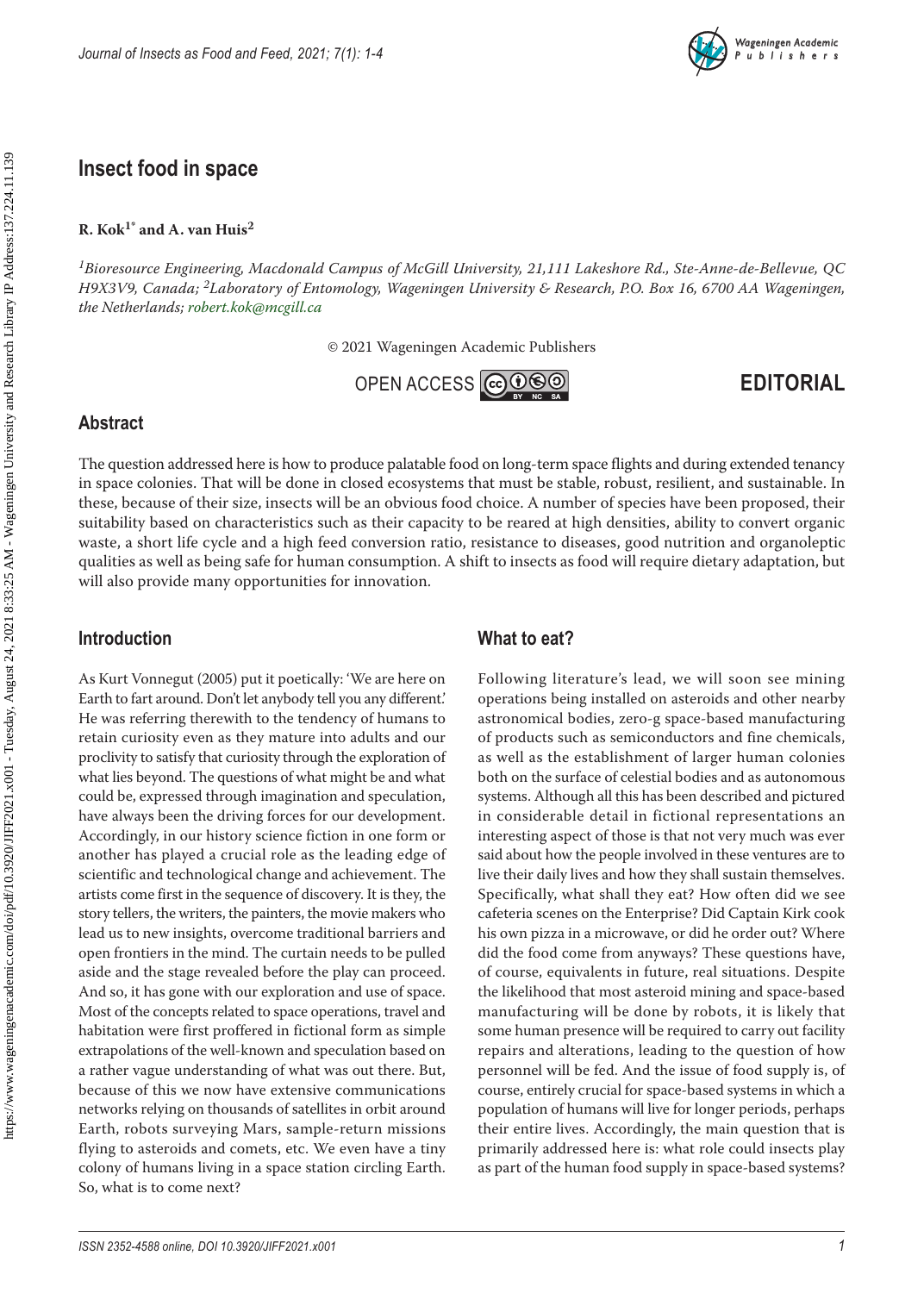### **Engineering closed ecosystems**

The simplest systems that contain humans as components are small capsules that travel back and forth between, e.g., Earth and Moon to explore, collect samples, etc. In this case the trip is of relatively short duration, the intensity of the gravitational field varies between 0 and 3 g, and sufficient food can be carried along so that supply is not a problem. However, once it becomes desirable for a group of humans to live in space for a longer period, e.g. to travel to Mars and settle long-term there or to live permanently in a 'generation ship', the food supply does become an issue and *in-situ* food generation becomes essential. The NASA Deep Space Food Challenge is oriented to exactly that situation, first with a view to establish and maintain a base on Moon but also with a view to future missions to Mars and beyond. In this the focus is on producing a sustainable supply of palatable food on long-duration missions, which also implies the recycling of basic substances such as water, oxygen, nitrogen and carbon as well as minerals. Thus, the overall challenge will be to learn how to engineer closed ecosystems that are stable, robust, and resilient and thereby truly sustainable in the long term. As well, of course, they must be suitable for human occupation. At least initially, these will be engineered to function at or above 0.1 g (at its surface Moon has a gravitational field strength about one-sixth that of Earth, Mars about one-third). Because the environmental envelopes will be small it is expected that very few, if any, of the ecosystem components will be usual food animals like chickens, rabbits, etc. It is, however, possible to include smaller, but macroscopic, animals like insects that can be eaten but also fulfil several other roles such as waste processing, pollination (see Nardone *et al.*, 2012) and recycling. They can even serve as pets and thus provide psychological comfort.

The concept of using a closed ecosystem as human lifesupport for space travel and space colonies is not new and has been discussed extensively in both popular and scientific/technical literature. The public is also quite well acquainted with this approach due to a number of popular movies in which, unfortunately, it has not always been presented in a realistic manner. In many depictions and descriptions megafauna plays a major role but normal insects (and other small life forms such as spiders, nematodes, mites, microorganisms, etc.) are hardly ever mentioned. The best-known real attempt to create a closed ecosystem containing human occupants was probably Biosphere 2 (Nelson *et al.*, 1993). That project was again described in some detail by Nelson *et al.* (2010) and, in this instance, compared with similar systems created in Japan, Europe and Russia. Although thousands of insect species were intentionally included in the ecosystem of Biosphere 2 to facilitate recycling, there was no deliberate cultivation and consumption of insects (or other mini fauna) at all by the occupants. Considering prevailing attitudes at the

time (it was built between 1987 and 1991 and designed before that) that is perhaps not entirely surprising although the idea of utilising insects as a food source during space travel and similar circumstances had been presented in the scientific literature well before that (Kok, 1983).

## **Which insect species?**

Whereas Biosphere 2 and similar projects were not always considered a 'success' in terms of their scientific objectives, one very practical lesson learned was that system designers should pay close attention to the nutritional quality as well as the caloric adequacy of the human occupants' diets. As well, for both physical and mental health reasons, those diets should be as diverse as is possible under the circumstances. After all, 'variety is the spice of life' and, in the absence of more usual food animals under such circumstances, insects and their relatives can fill the gap. As concepts and the understanding of biospheric systems have been maturing over the years, so has acceptance of the idea that insects can be part of the food supply while simultaneously playing several other roles. Thus, if they are cellulolytic like termites, they will speed up the carbon cycle and constitute a high-quality and tasty food item at the same time. Kok (1983) proposed using the drugstore beetle (*Stegobium paniceum*) in a similar role since it can grow on a variety of cellulosic substrates and is non-flying as an adult while its larvae are mostly white and about the size of a grain of rice, thus easy to incorporate in many foods *in toto*. (It was suggested the reddish head parts might be camouflaged to advantage with paprika.) A factor that favours the drugstore beetle is its capacity to grow at a very low water activity, limiting the number of organisms that might compete with it for its feed. An advantage of many termites is that they can synthesise protein *de novo* (with the help of gut microbiota) from inorganic nitrates and even from atmospheric nitrogen (Täyasu *et al.*, 1994; Sapountzis *et al.*, 2016). However, because most insects able to digest cellulose/lignin substrates are relatively slow growing, several other, faster-growing species have also been suggested.

Overall, the ideal organism will have a short life cycle and a high feed conversion ratio while being resistant to diseases and parasites. As well, it should consume by-product biomass or organic waste material, yet have a high nutritional value for humans, be safe to eat and tasty to boot. And it should be amenable to being reared in high density. A rather tall order which will probably be addressed in the future through selection and breeding programs. One candidate insect that has been favoured by a number of authors is the silkworm (*Bombyx mori*). As a by-product of the silk industry its pupae have been consumed for many centuries, the (cultured) adult moth does not fly, and the larvae consume mulberry leaves, the foliage of a high-yielding horticultural crop that can also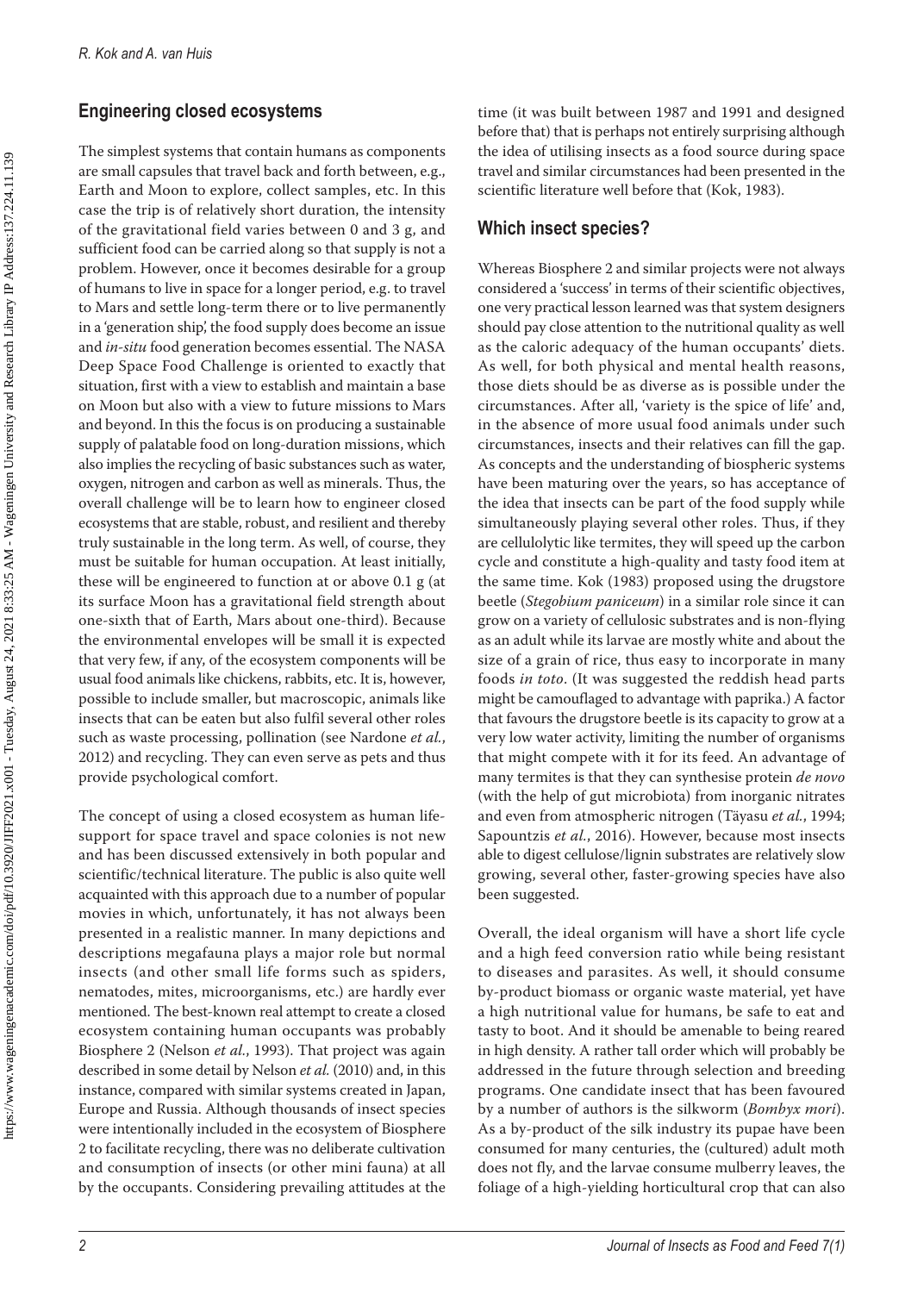produce edible berries whose nutritional value has been highly praised (Lochynska, 2015). The incorporation of this plant/animal combination in space-bound ecosystems and the consumption of silkworm pupae as a source of animal protein has been discussed by Katayama *et al.* (2005), Katayama *et al.* (2008), Tong *et al.* (2011), and Yang *et al.* (2009). The silk fibre from the pupae can also be converted into edible protein or, as is done traditionally, it can be made into textile. The latter activity would provide for recreational and artistic opportunities and might also lead to enhancement of the aesthetic quality of the living space of the occupants. At the same time, the waste material from silkworm culture can be used as fertiliser for plants or even as feed for fish. Yamashita *et al.* (2009) suggested using the convolvulus hawkmoth (*Agrius convolvuli*) whose pupa is two or three times larger than that of the domesticated silkworm and very edible (R. Kok, personal observation). This insect does not produce a cocoon so that, as compared to the silkworm, more of the nitrogen absorbed from the plant leaves is used for the synthesis of body protein. A disadvantage of this organism, however, is that it needs to be airborne to mate which could be rather inconvenient in a limited-volume closed ecosystem. The same authors (Yamashita *et al.*, 2009) also proposed incorporating the termite *Macrotermes subhyalinus* and an unspecified fly as ecosystem components. The black soldier fly (*Hermetia illucens*) might very well be suitable for this role due to its capacity to digest and recycle a range of organic substrates, including many waste materials and even human remains. This fly must, however, also be airborne to mate. The yellow mealworm (*Tenebrio molitor*) has been put forward as a human food for multi-generation spaceships by Jones (2015) while Katayama *et al.* (2009) assessed silkworms, flies, bees, locusts, and termites in terms of their functionality as well as their social and aesthetic value. Altogether, a wide variety of insect types have found proponents for inclusion in the human food supply in space situations but there is one rather remarkable exception: the cockroach. Whereas one might expect this most capable, resistant, resilient, and entertaining group of organisms to be first in line, it is hardly ever mentioned as a possibility. Does prejudice perhaps play a role here?

#### **Conclusions**

All in all, as we prepare to escape the confines of our home planet to colonise other celestial bodies or simply to travel and live in space, we must realise that, no matter how we decide to live there, we will need to eat. And, unless we adapt or mutate in a rather dramatic way, our food will need to be organic and be grown in a sustainable ecosystem. Thus, we will need to carry our ecological house along with us to provide for the necessities of life. And under such conditions, insects and other anthropoda may very well be a significant component of our diet. This has been discussed, for example, by Cannon and Britt (2019) who outlined

what is needed to sustain a million people on Mars and by Tomita-Yokotani *et al.* (2009) and Yamashita *et al.* (2005) who examined specific agricultural requirements. Brown *et al.* (2021), while acknowledging the difficulties that might be associated with maintaining an aquatic environment in space, have discussed how aquatic invertebrates might be protein sources under non-Earth conditions. A slightly different approach to augmenting the food production of a life support system is to cyborg the physical infrastructure with a sophisticated artificial intelligence (Parrott, 1995, 2000). In this approach it is possible to include a very large variety of species that will contribute to the complexity of the food web, while many of the non-food species exist virtually rather than taking up room in the physical envelope. Such a system is known as an eco-cyborg.

Evidently, living in space will require us to adapt in some major ways, including our dietary norms. It will, however, also provide endless opportunity for innovation, including the development of culinary specialties based on insects and their close relatives. Even on Earth we have already dishes that provide for both nutrition and entertainment such as the hissing cockroach tapioca pancake, an obvious favourite with children. Only the imagination limits what can be done with food on Moon, Mars and in outer space. Kurt Vonnegut had a good point about our purpose on Earth. It will apply doubly in space.

#### **References**

- Brown, L., Peick, J., Pickett, M., Fanara, T., Gilchrist, S., Smiley, A. and Roberson, L., 2021. Aquatic invertebrate protein sources for long-duration space travel. Life Sciences in Space Research 28: 1-10. <https://doi.org/10.1016/j.lssr.2020.10.002>
- Cannon, K.M. and Britt, D.T., 2019. Feeding one million people on Mars. New Space 7: 245-254. [https://doi.org/10.1089/](https://doi.org/10.1089/space.2019.0018) [space.2019.0018](https://doi.org/10.1089/space.2019.0018)
- Jones, R.S., 2015. Space diet: daily mealworm (*Tenebrio molitor*) harvest on a multigenerational spaceship. Journal of Interdisciplinary Science Topics 4: 28-29. [https://journals.le.ac.uk/ojs1/index.php/](https://journals.le.ac.uk/ojs1/index.php/jist/article/view/767/719) [jist/article/view/767/719](https://journals.le.ac.uk/ojs1/index.php/jist/article/view/767/719)
- Katayama, N., Baba, K., Yoshimura, T., and Yamashita, M., 2009. Insects for space agriculture and sustainable foods web on Earth. In: Proceedings of the 4<sup>th</sup> International Conference on Recent Advances in Space Technologies, 11-13 June 2009, Istanbul, Turkey, pp. 53-55. <https://doi.org/10.1109/RAST.2009.5158252>
- Katayama, N., Ishikawa, Y., Takaoki, M., Yamashita, M., Nakayama, S., Kiguchi, K., Kok, R., Wada, H. and Mitsuhashi, J., 2008. Entomophagy: a key to space agriculture. Advances in Space Research 41:701-705. <https://doi.org/10.1016/j.asr.2007.01.027>
- Katayama, N., Yamashita, M., Wada, H. and Mitsuhashi, J., 2005. Entomophagy as part of a space diet for habitation on Mars. The Journal of Space Technology and Science 21: 27-38. [https://doi.](https://doi.org/10.11230/jsts.21.2_27) [org/10.11230/jsts.21.2\\_27](https://doi.org/10.11230/jsts.21.2_27)